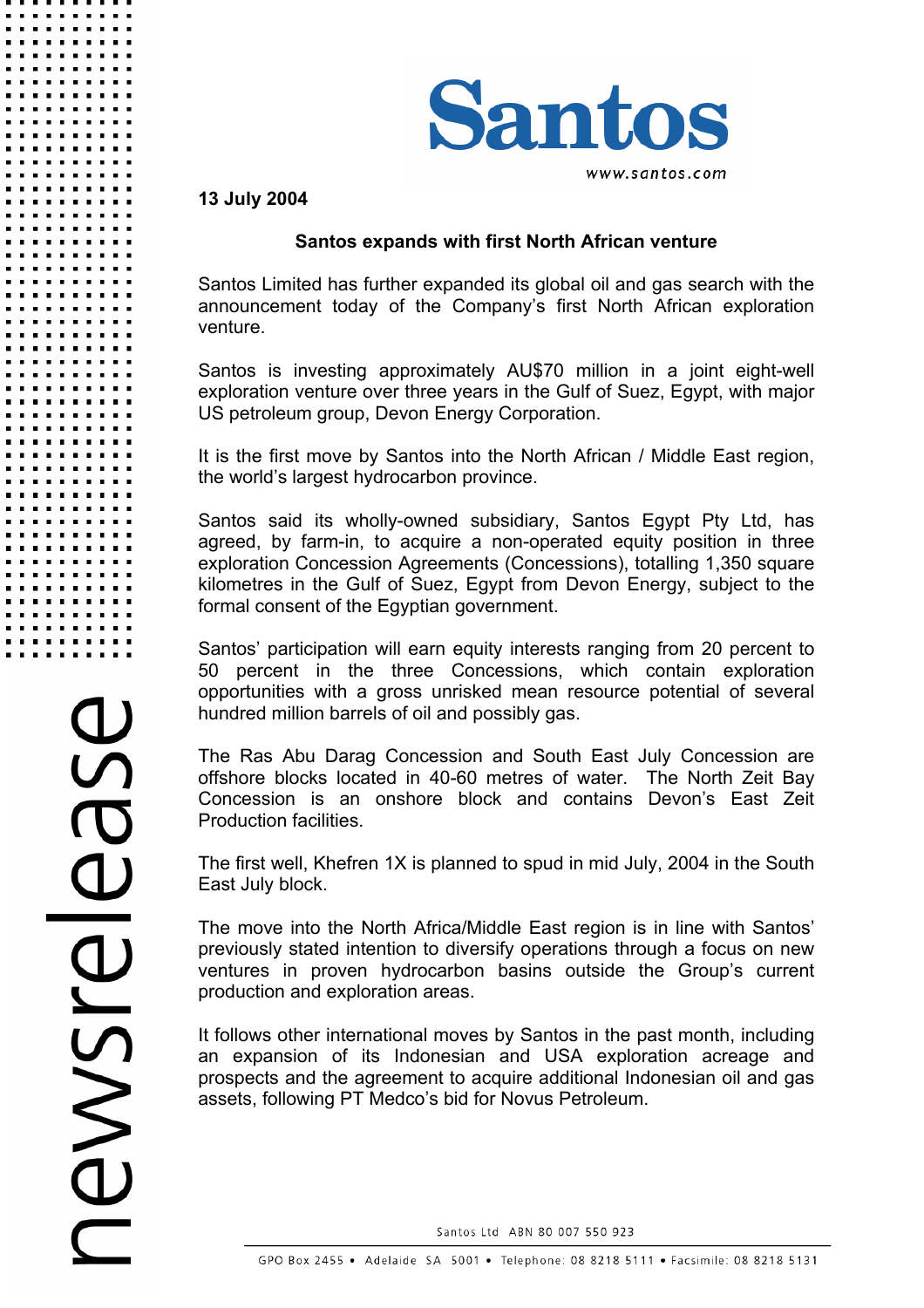"This is another significant step for Santos and further builds our international exploration interests", Santos Managing Director, Mr John Ellice-Flint, said today.

"The Gulf of Suez is a prolific hydrocarbon area with important remaining exploration potential. The joint venture plans an active drilling campaign commencing mid July," he said.

"Importantly, our targets are close to production facilities, which will enable accelerated cycle-times between discovery and production."

Mr Ellice-Flint said it was particularly pleasing to have formed a joint venture relationship with the Devon Energy Corporation, which is one of the largest Gulf of Suez acreage-holders.

"We hope to develop more strategic ventures with Devon," he said.

The acquisition is conditional upon the consent of the Government of Egypt to the assignment and to the transfer of the total available equity in all three Concessions.

The Joint Ventures participants are:

| Ras Abu Darag Concession                |     |
|-----------------------------------------|-----|
| Ocean Ras Abu Darag Ltd                 |     |
| (a wholly owned subsidiary              |     |
| of Devon Energy Corporation) (Operator) | 50% |
| Santos Egypt Pty Ltd                    | 50% |
| <b>South East July Concession</b>       |     |
| Ocean South East July Ltd               |     |
| (a wholly owned subsidiary              |     |
| of Devon Energy Corporation (Operator)  | 50% |
| Teikoku Oil Suez SEJ Co., Ltd           |     |
| (a wholly owned subsidiary              |     |
| of Teikoku Oil Co., Ltd.)               | 30% |
| Santos Egypt Pty Ltd                    | 20% |
| <b>North Zeit Bay Concession</b>        |     |
| Ocean North Zeit Bay Ltd                |     |
| (a wholly owned subsidiary              |     |
| of Devon Energy Corporation (Operator)  | 50% |

#### **FOR FURTHER INFORMATION PLEASE CONTACT:**

Santos Egypt Pty Ltd 50%

| Mark Kozned            | Mike Hanzalik            |
|------------------------|--------------------------|
| +61 8 8218 5939        | +61 8 8224 7725          |
| mark.kozned@santos.com | mike.hanzalik@santos.com |

Santos stock symbols: STO (Australian Stock Exchange), STOSY (NASDAQ ADR)

Map attached.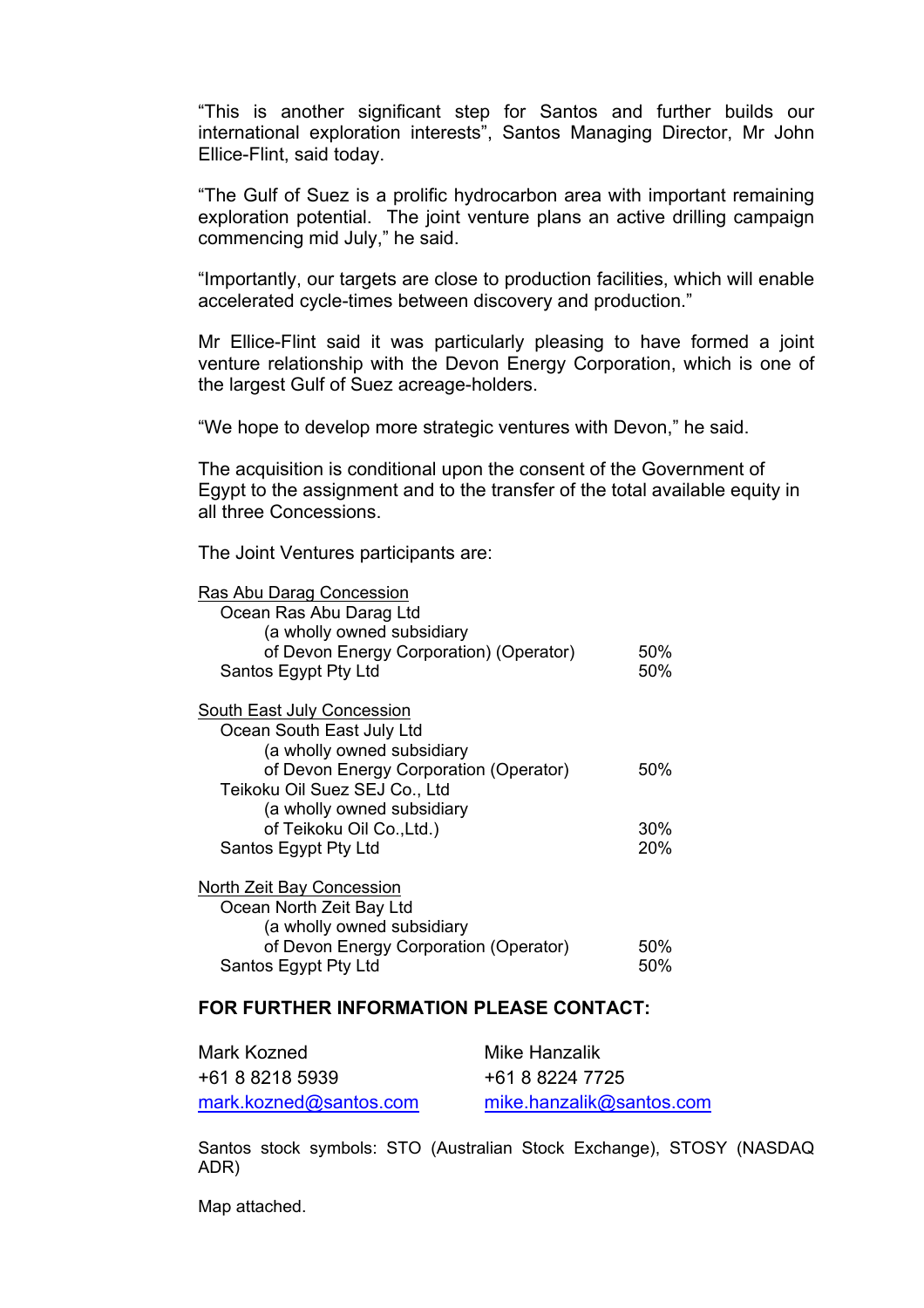### **Fact Sheet**

Ras Abu Darag Concession is located at the northern end of the Gulf of Suez stretching from the west coast to the east coast, and covers 928 square kilometres.

South East July Concession is located 3 km offshore in the western Southern Gulf of Suez and covers 244.8 square kilometres.

North Zeit Bay Concession is located south of South East July, on the El-Zeitiya Peninsula, and covers 181.75 square kilometres.

The Gulf of Suez is a highly productive province which has yielded 9 billion barrels of oil to date and is estimated to contain at least another 4 billion barrels of undiscovered reserves.

Egypt is one of the largest hydrocarbon provinces in the world. There is estimated to be a minimum of US\$25 billion invested by foreign companies in current development and production projects in Egypt today.

Devon Energy Corporation is listed in the USA and is one of the largest independent oil and gas producers with a market capitalisation of approximately US\$16.5 billion. The company is one of the largest independent processors of natural gas and natural gas liquids in North America. It also has operations in selected international areas.

Outside North America, Devon is a partner in a world-class oil discovery in the Caspian Sea, offshore Azerbaijan. The company is also active in West Africa, Brazil, Egypt, Syria, Russia and China and is included in the S&P 500 Index.